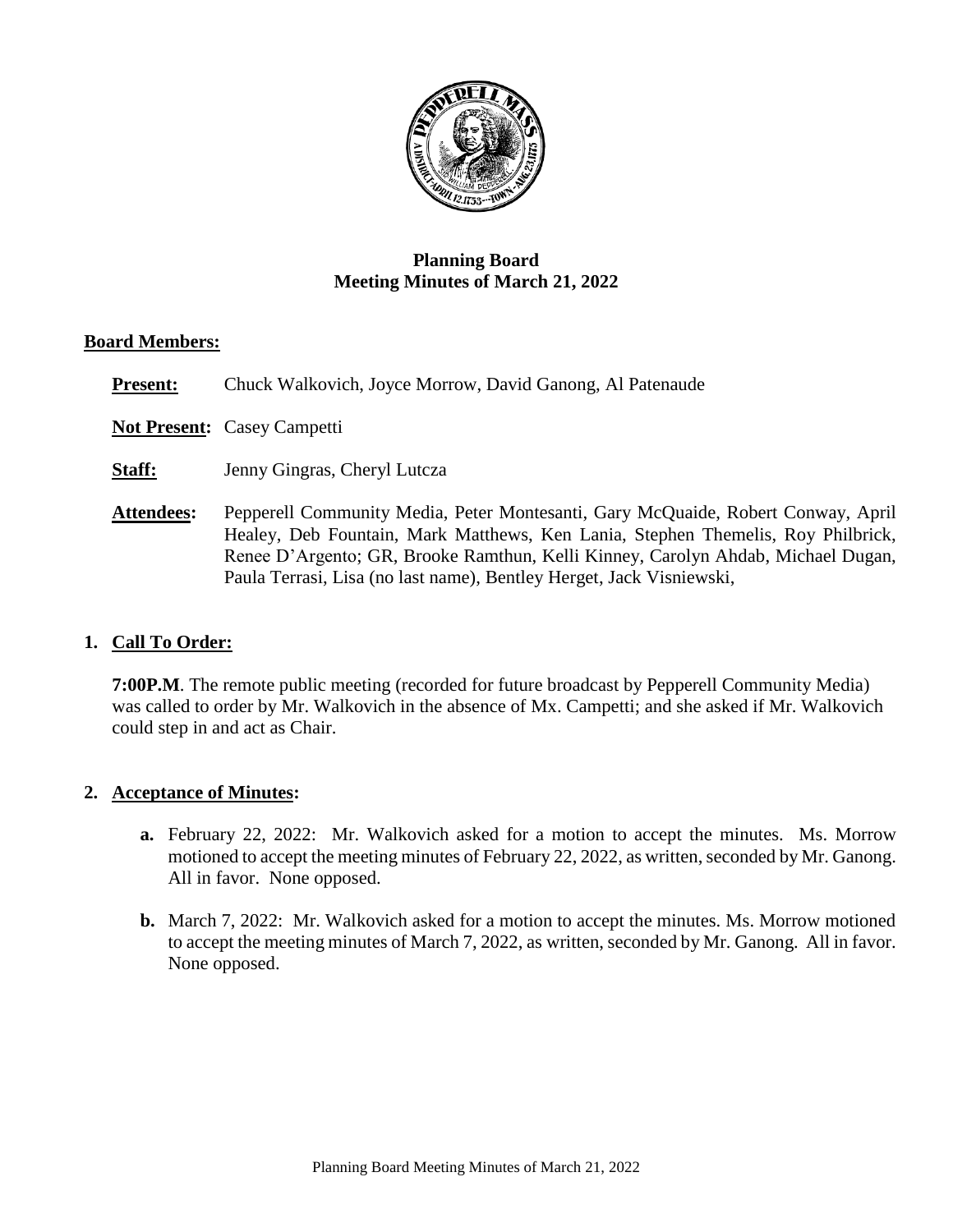Mr. Walkovich asked if there was time to discuss anything further down on the agenda and the next item was taken out of order:

# 6. **Reports/Correspondence/Discussion: (***Matters may arise that the Chair did not reasonably anticipate)*

# **b. Master Plan Implementation Team Update:** *(taken out of order)*

Mr. Walkovich said that they have reached out to all of the committees/chairpersons and have received most of comments back for the status reports. Deb Fountain will be summarizing all the statuses received and will report back to the Planning Board. Everything else is going all fine.

**3. 7:05P.M. –** Public Hearing on Major Site Plan Review Application for 18 Lomar Park Drive (McQuaide Enterprises, LLC) for a change of use from a commercial daycare to a commercial plumbing and pool company:

Ms. Morrow read the Notice of Public Hearing into the record.

Mr. Walkovich invited the applicant to address the Board. Gary McQuaide, Matley Plumbing and Pools, addressed the Board and said that he is the owner of McQuaide Enterprises. He explained that they would like the ability to move to a larger location, as they have been at present location at 1 Tucker Street for many years. They are looking forward to moving the business location to the larger building at 18 Lomar Park Drive via a change of use.

Mr. Walkovich asked Mr. McQuaide to describe the work involved to move into the new location. Mr. McQuaide said that basically it is turnkey, explaining that the large area will be the showroom, the back area will be used for storage, and the outside area will be for displays. There will be no footprint or structural changes, other than a new entrance. The old daycare area will be their new showroom. They will clean the place up and make it look good.

Mr. Walkovich asked if there were any public comments:

 Brook Ramthun (5 Countryside Road) asked if the building is the site of the former daycare, Apple Seeds. Mr. McQuaide confirmed that it was. Ms. Ramthun asked if there were going to be any upgrades to the electrical. Mr. McQuaide said they would not need to update electrical, as Masy Systems had done it in the past (prior to the building being used as a daycare).

Mr. Walkovich asked Ms. Gingras to read the section of her Staff Memorandum, dated March 17, 2022, that pertained to the application for 18 Lomar Park Drive into the record. Ms. Gingras complied.

Mr. Walkovich asked if the Board Members had any questions.

Mr. Ganong said that he did not have any questions at this point.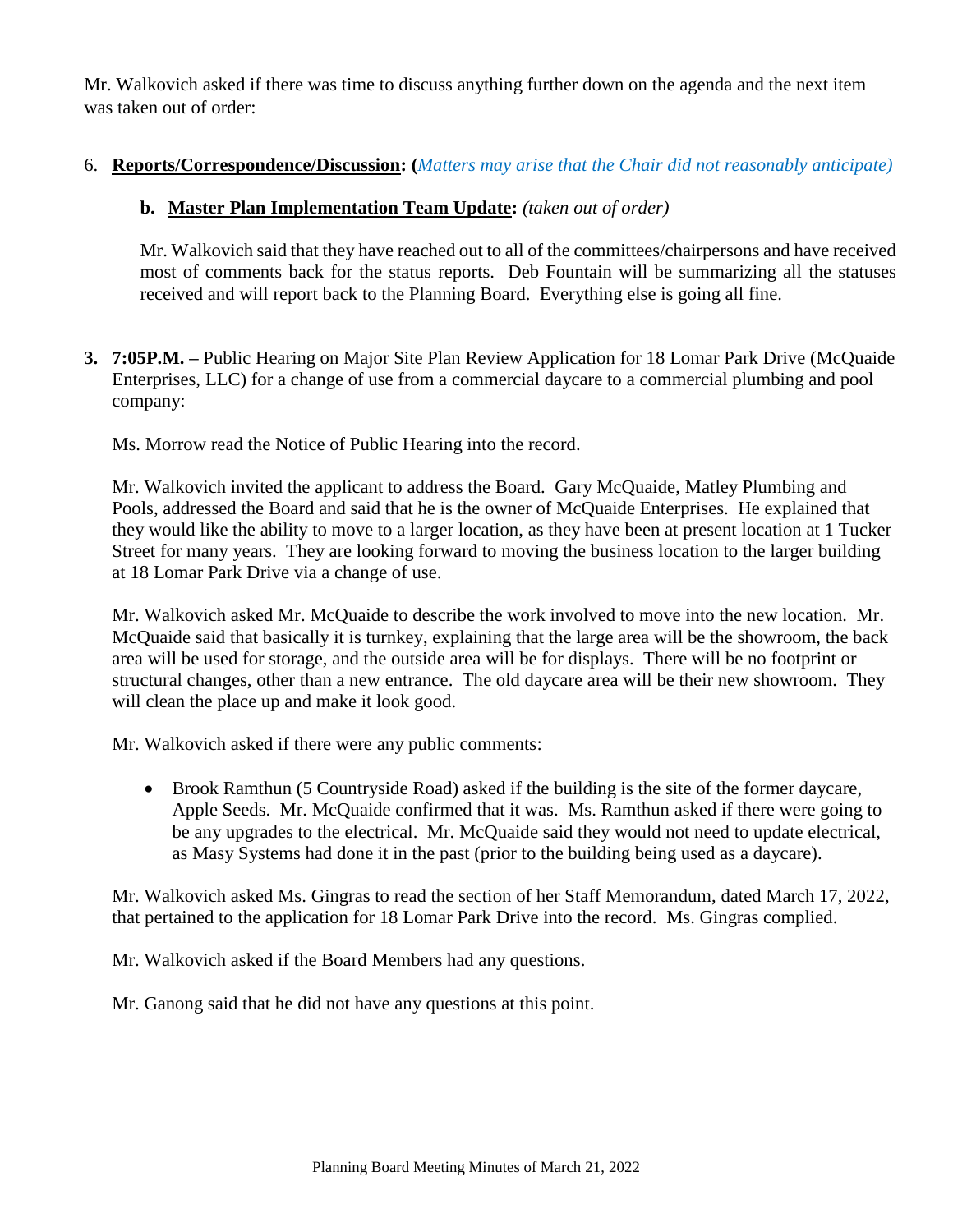Ms. Morrow asked if we need to discuss the lighting on the exterior of the building. Mr. Patenaude said he was wondering if there would be any parking lot lighting. Mr. McQuaide responded and said that they have replaced some of the lighting that was facing the parking lot with lighting that is a little stronger, and it faces the parking lot, so they have more visibility in the parking lot. Mr. Patenaude asked if they went with LED lighting, and if so, what is the lumen level. He also asked if they will only be operating these lights during business hours and shutting them off. Mr. McQuaide said they were replaced with LED's, but he is not sure of the lumens. They do operate on a dusk control, but he could change it to a timer so they would just be on during operating hours. He explained that he would like to see the lights on in the parking area for security purposes. Mr. Patenaude said having lights at the entrance doors could be continuous, however he is not in favor of flooding the parking lot with light all night. Mr. McQuaide said that would be easy enough to adjust. Ms. Morrow said she was happy with that.

Mr. Patenaude asked about signage down at the Main Road, and if they will be modifying it or adding any lighting to the sign. Mr. McQuaide said that the signage on the roadside doesn't have lighting, but if it were to be added, it would be downlighted, however there are no plans at this time to put lighting on the sign.

Mr. Patenaude asked if they are doing anything additional in regard to fencing/gating. Mr. McQuaide said that it is staying as is. The existing fence around the front is 4-feet tall. They will be doing displays out in that area, which will stay behind that fencing.

Mr. Patenaude asked if the parking lot will be restriped to cover basic handicapped access. Mr. McQuaide said absolutely, and the new building will allow more handicapped access inside and out.

Mr. Walkovich said that downward lighting and how warm the lighting will be is important to the Planning Board. Mr. Walkovich asked if displays would be filled with water. Mr. McQuaide said that one display pool will be filled with water and would be 2-feet deep and it would be behind the fencing/gating. The other display pool would not be filled. Discussion ensued on safety concerns.

The Board discussed the waiver's requested by the Applicant, which are being requested due to no change in the footprint. Mr. Patenaude said he was fine with the requested waivers. Ms. Morrow and Mr. Ganong said that they agreed with Mr. Patenaude's assessment.

Mr. Walkovich asked for a motion to close the public hearing. Mr. Patenaude made a motion to close the public hearing for 18 Lomar Park Drive, seconded by Mr. Ganong. All in favor. None opposed.

Mr. Patenaude said he would like a Condition that the parking lot floodlights be on a timer. Any lighting around the building's doorways could be on 24/7.

Ms. Morrow asked about a Condition for possible future signage. Discussion ensued. No Condition needed at this time.

A Condition for parking lot striping was discussed.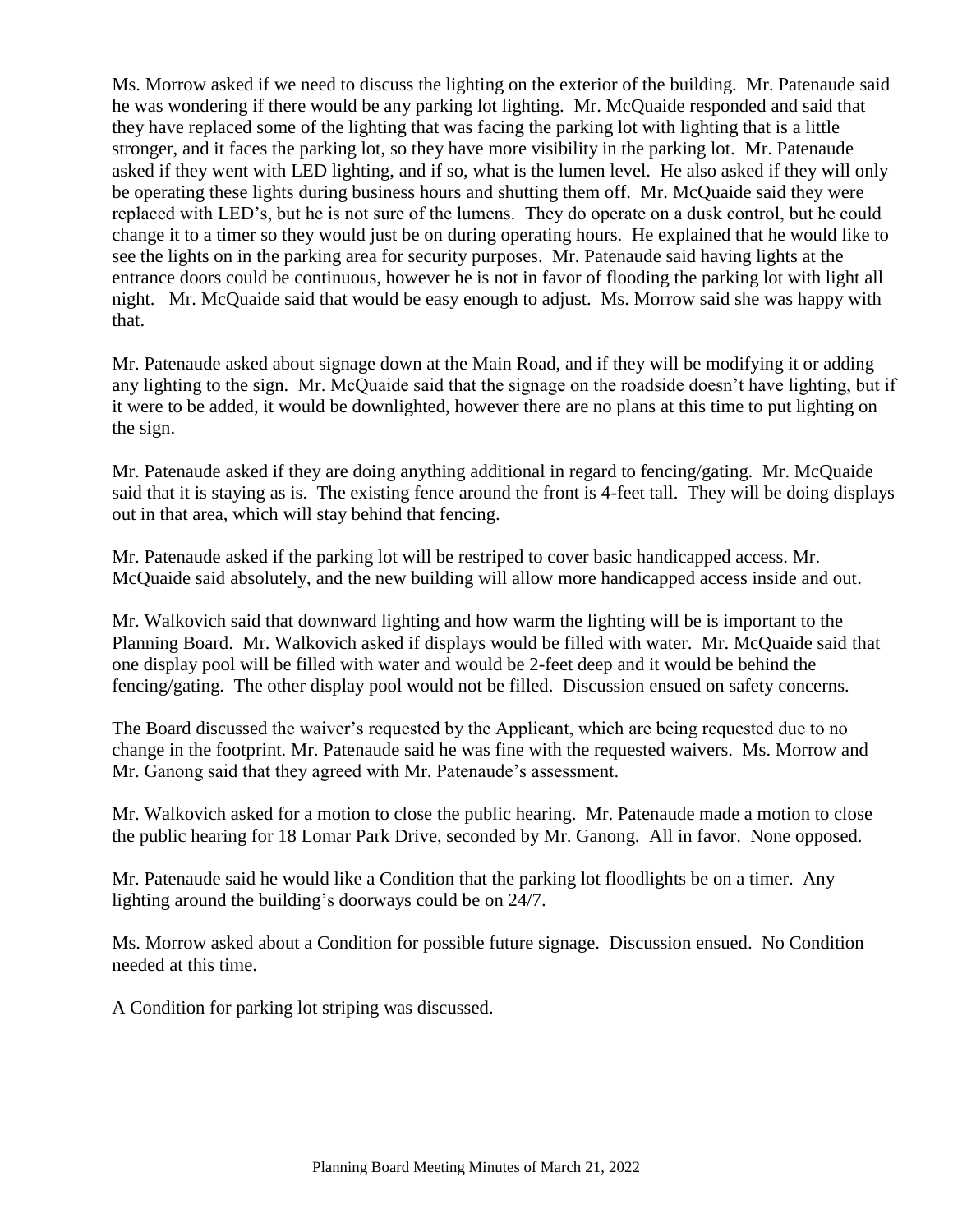Mr. Walkovich asked for a motion to approve the application. Ms. Morrow motioned to approve the Special Permit application for 18 Lomar Park Drive, seconded by Mr. Patenaude. All in favor. None opposed.

#### **4. Plan Endorsement:**

**a.** ANR – 29-31 Mount Lebanon Street (Bramlett)

Robert Conway was present on the Applicant's behalf. Ms. Gingras displayed the ANR plan via screenshare. Mr. Walkovich asked Ms. Gingras if she had gone through all the requirements on the checklist. Ms. Gingras said that she had, and that it meets all of the requirements on the checklist. Mr. Walkovich asked if the Board had any questions and/or were okay with Ms. Gingras' review of the checklist. The Board Members said they were fine with that.

Ms. Gingras provided an overview of the ANR Plan.

Mr. Walkovich asked if the Board Members had any questions. None.

Mr. Walkovich asked for a motion to approve the ANR Plan. So moved by Mr. Patenaude, seconded by Ms. Morrow. All in favor. None opposed.

### **5. Action Items:**

**a.** Minor Modification Determination for Special Permit SP-2020-02: Common Driveway 1-4 Chamberlain Way (Complete Home Improvement – Peter Montesanti) - Continuation from February 22, 2022, and March 21, 2022

Mr. Walkovich said that some additional information had been received. He asked Ms. Gingras to discuss that and also summarize the February 2, 2022, site visit conducted by the Planning Board. Ms. Gingras provided an overview of the site visit and said that they had walked the site with the builder and the builder's engineer. She said that the Town Engineer, Fire Chief and Planning Board Members were also present at the site visit. Ms. Gingras said that to date, the applicant has not provided all the information that the Board requested at the previous meeting.

Mr. Walkovich invited the applicant or his engineering team to address the Board. Kenneth Lania (Cornerstone) addressed the Board and provided an update regarding groundwater, culverts, and interception swales. Mr. Lania said that he would coordinate this with Mr. Kalinowski (Town Engineer) to make sure the flow collection would be acceptable over the next 60 to 90 days. Mr. Lania said that it is their hope that these additional upgrades will negate any of the flow concerns the Board may have. He also said the relocation of the driveway was conducive to all of this. The size of the culverts, under the common drive, will need to be increased. It is their hope to sit down and coordinate with Mr. Kalinowski regarding groundwater flow under the driveway. They are also trying to minimize any type of maintenance of these systems for current and future homeowners.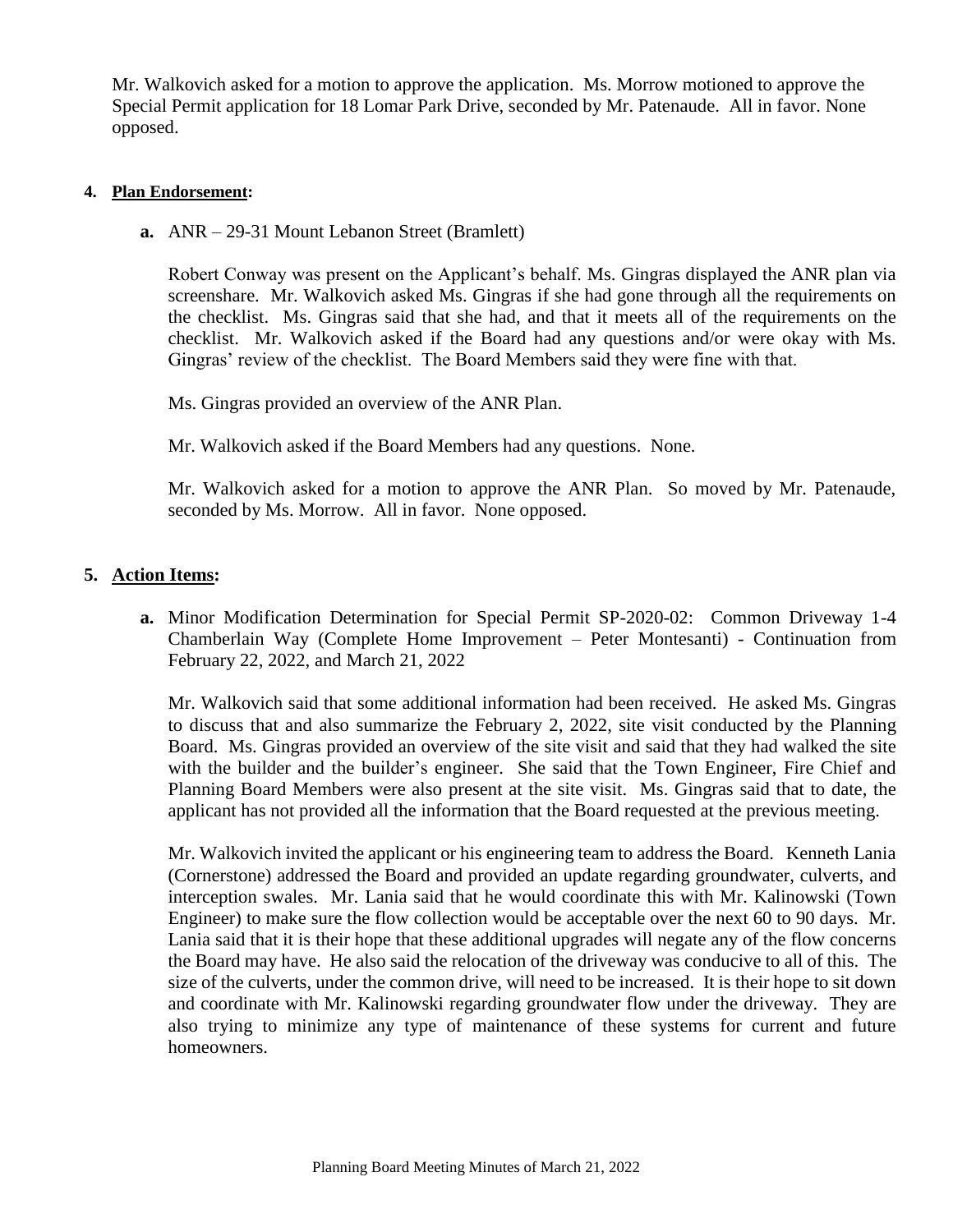Mr. Walkovich asked if the Board Members had any questions.

Mr. Walkovich asked what the increase of the culvert would do to the runoff downstream and how much would it impact the wetlands. Mr. Lania said the flow of the groundwater would be identically the same.

Mr. Walkovich asked Ms. Gingras to speak on a minor vs. a major site plan review. Ms. Gingras said the Board could make that determination tonight. If it is major, the Board would need to vote to make that determination. If it is a minor modification, the Board would need something to approve, and there is really nothing that has been provided to the Board, aside from an asbuilt plan. She said that the Board could make a determination on what the applicant said, on whether it is minor or major.

Ms. Gingras said that the Board may like to get comments from Town officials.

Paula Terrassi (Conservation Agent) addressed the Board and said she was out at the site this afternoon. So much of the area is not stabilized; the water is not being filtered, so it is impacting the wetlands and the Conservation Commission will need to get involved. The material that has been brought in is not compacted surface. A Waste Management trash truck was stuck in the mud out there most of today and it was tilted. It took a long time to get that machine out of there today. She is concerned about Fire Apparatus being able to maneuver on the site. She doesn't feel the site is ready for any big decisions. The site is not stabilized and there is a lot of mucky water going everywhere.

Ms. Morrow said she is not the least bit surprised by what Ms. Terrasi said, and she is not ready to make any determination whatsoever. She emphasized that she is not very happy with what she's seen and wants to see this rectified for the homeowners.

Bentley Herget (Building Commissioner), 25 West Street, Pepperell, addressed the Board and said he was out on the site today with Ms. Terrassi and Mr. Schrader. The Waste Management truck got stuck in the turnaround area for the fire trucks. If the fire truck had been out there, it could have been stuck there and not available to respond to emergency situations. The fire truck turnaround is not built as it should have been. From what he has observed, he does not see this as a good situation for the Town.

Mr. Patenaude said that he is very concerned with what was done outside of the relocation of the road, which was a major shift. Looking at the topography of the asbuilt, the common driveway is actually acting as a flow for the water, and that really needs to be looked at more. The material that was used for the stormwater control/berms is a mix of tilly clay/roots and is not a structural fill. Looking at what happened with the truck (Waste Management) today, if that was structural fill, what happened today would not have happened. He is very concerned with how the turnarounds were built and what is under the roads. The required 2-foot shoulder is not a drainage swale. We are looking at something that was haphazardly done, and he said he is fearful of moving forward in a minor format looking at how the things that are straight in front of us are visibly done improperly, as well as what was done in the areas that we cannot see.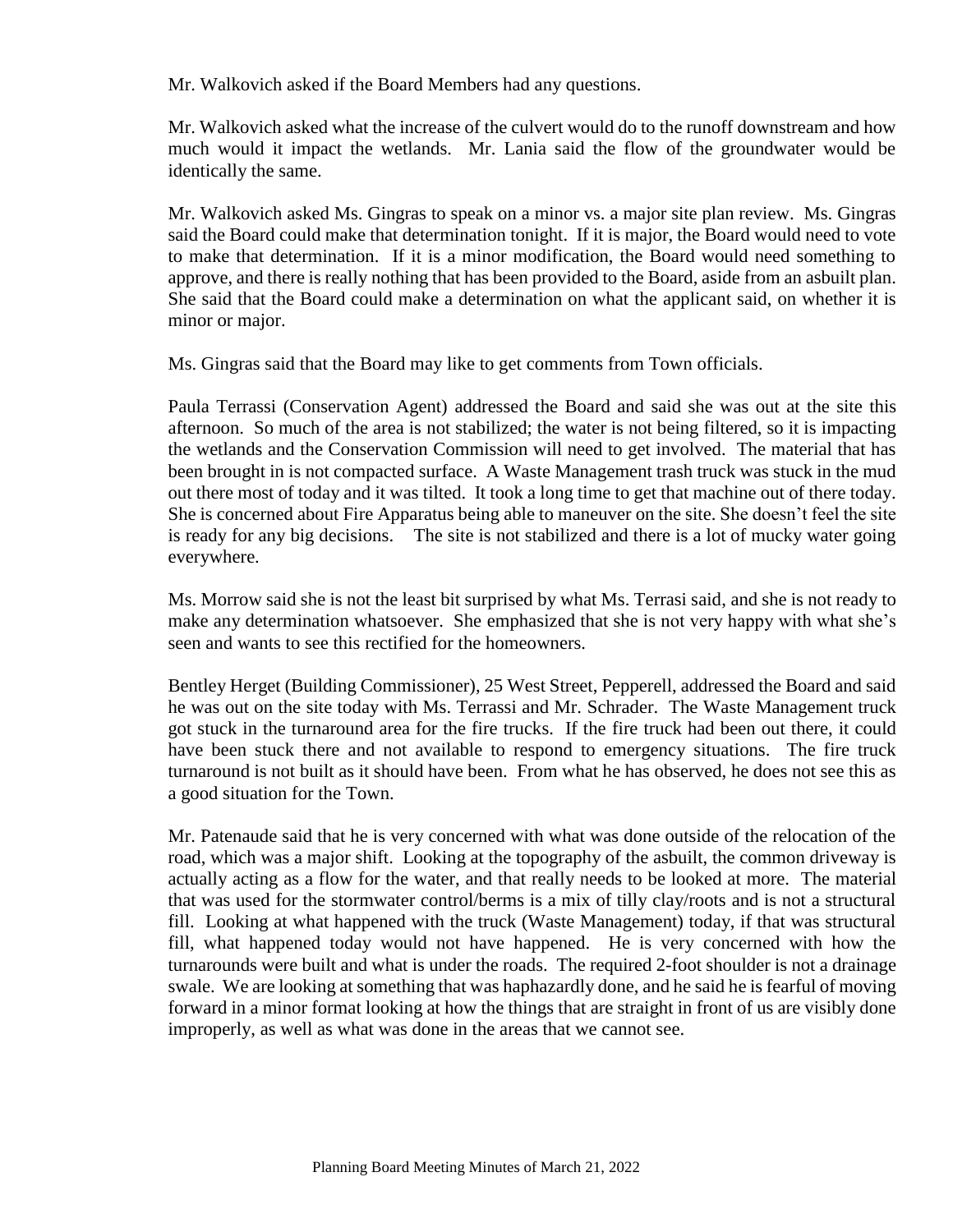Mr. Walkovich asked Ms. Gingras what additional documentation the Board could get if they deem this as a minor vs. major modification. Ms. Gingras provided an explanation.

Mr. Walkovich asked the Board members if we have enough information to determine whether we could do a minor or major determination. Mr. Patenaude said yes, as he is looking for a fair amount of more information. Mr. Ganong concurred with Mr. Patenaude. Ms. Morrow agreed with Mr. Patenaude and Mr. Ganong.

Mr. Walkovich asked the Board to discuss how they would like to classify this.

Ms. Morrow said she would prefer to have a major determination, based on what she has seen out there so far.

Mr. Patenaude said that a major determination would allow the Board to pull more information on materials used, etc., and gives more ability to protect the Town, as well as buyers of the property, regarding fire safety and public safety. Ms. Morrow agreed with Mr. Patenaude and said that the roadway should be safe for all types of vehicles that will need to utilize it.

Mr. Walkovich asked for amotion to determine that this should be a major modification determination for a Special Permit at 1-4 Chamberlain Way. So moved by Ms. Morrow. Seconded by Mr. Ganong.

### **Roll Call Vote taken as follows:**

| Ms. Morrow:    | Aye |
|----------------|-----|
| Mr. Patenaude: | Aye |
| Mr. Ganong:    | Aye |
| Mr. Walkovich: | Aye |

### **6. Reports/Correspondence/Discussion: (***Matters may arise that the Chair did not reasonably anticipate)*

### **a. Stephen Themelis – Multi Family Discussion:**

Mr. Walkovich invited Mr. Themelis to address the Board. Mr. Themelis addressed the Board and said that the property in question is 4 Franklin Street, which he has been in for 18 years. He said that the property is commercially zoned and that he both lives at and has his business out of there. He explained that he has been looking for a new location for his business and residence. He recently purchased 49 Main Street, to put his Niklaus Construction company there. He has also purchased a residence on Hollis Street.

He would like to convert the property at 4 Franklin Street to a three-family residence. It consists of approximately 4200 square feet (1400 square feet per floor). He said that this would be a great location for housing and that the building does not have to be externally modified and there is plenty of parking on the property. Mr. Themelis asked if the Board would entertain a Special permit for a three-family at 4 Franklin Street. Mr. Patenaude said that Mr. Themelis should look at the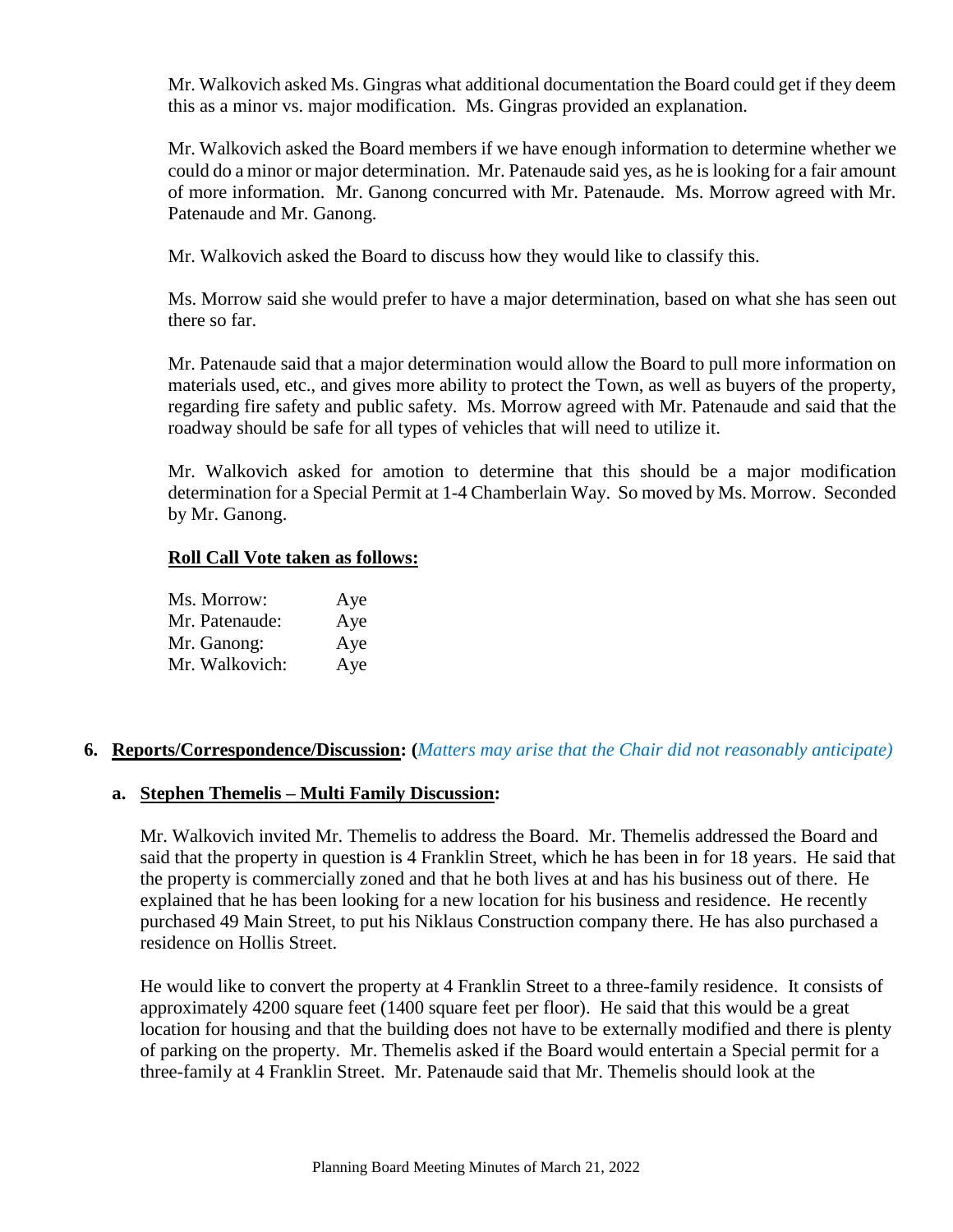requirements and discussed options that may be available to Mr. Themelis. Mr. Patenaude said that Mr. Themelis may need to go to the Zoning Bord of Appeals for a pre-existing, non-conforming use. Discussion ensued regarding minimum square footage per unit and pre-existing non-conforming. Mr. Patenaude said that could be checked with Town Counsel. The history on that building stays residential throughout. Ms. Gingras advised that Mr. Themelis should discuss his intentions for the property with the Building Commissioner and see what his interpretation is.

#### **b. Stormwater Regulations Review:**

Ms. Gingras said that we need to advertise a legal notice in the newspaper regarding a hearing to accept the stormwater regulations. She said that we are planning to have that hearing on April 19, 2022.

#### **c. NMCOG Update/DLTA Funding Request:**

Ms. Gingras said that the 40R Discussion took place this afternoon and went well. The next step is to reach out to DHCD. Chris Hayes from NMCOG sent an email to set up a meeting with DHCD to discuss potential projects. We would need DHCD's support in order to start an initial draft. Ms. Gingras and Mr. Walkovich will be meeting with Jeff Owen from NMCOG tomorrow.

### d. **Master Plan Implementation Team Update:** *(item taken out of order near beginning of meeting)*

#### **e. Adaptive Reuse of Significant Structures Article Review:**

Ms. Gingras provided an overview of the changes that were made. She had a discussion with Town Counsel today on the Adaptive Reuse Article regarding definitions and Town Counsel was okay with the definitions. Ms. Gingras will update the draft on the website. Town Counsel wanted to clarify the definition of a community-type use to be more inclusive and equitable, he changed it to be named "community type purposes" instead of "religious uses"; and would also include benevolent or fraternity-type lodges, such as the Grange or VFW.

Mr. Patenaude asked what the limitation is on community-type uses, and is Maker Farm a community-type use. Ms. Gingras said it was not. Mr. Patenaude asked where community-type use ends/what is the limitation. Ms. Gingras said the Maker Farm doesn't fall under religious/benevolent/fraternal. Mr. Patenaude asked if there is a starting/ending point to the duration of time (he referenced the Knights of Columbus on Jersey Street, which has been turned into a residential use). Ms. Gingras said that is a good question, and that she and Town Counsel are looking into that. The intention is for a building like the older Peter Fitzpatrick school to be re-used for the mixed use; or the police station or a vacant church to be reused for one of the uses. If a use was abandoned and the building was sold, it would not qualify, and Ms. Gingras and Town Counsel are looking to close that loophole. Discussion ensued.